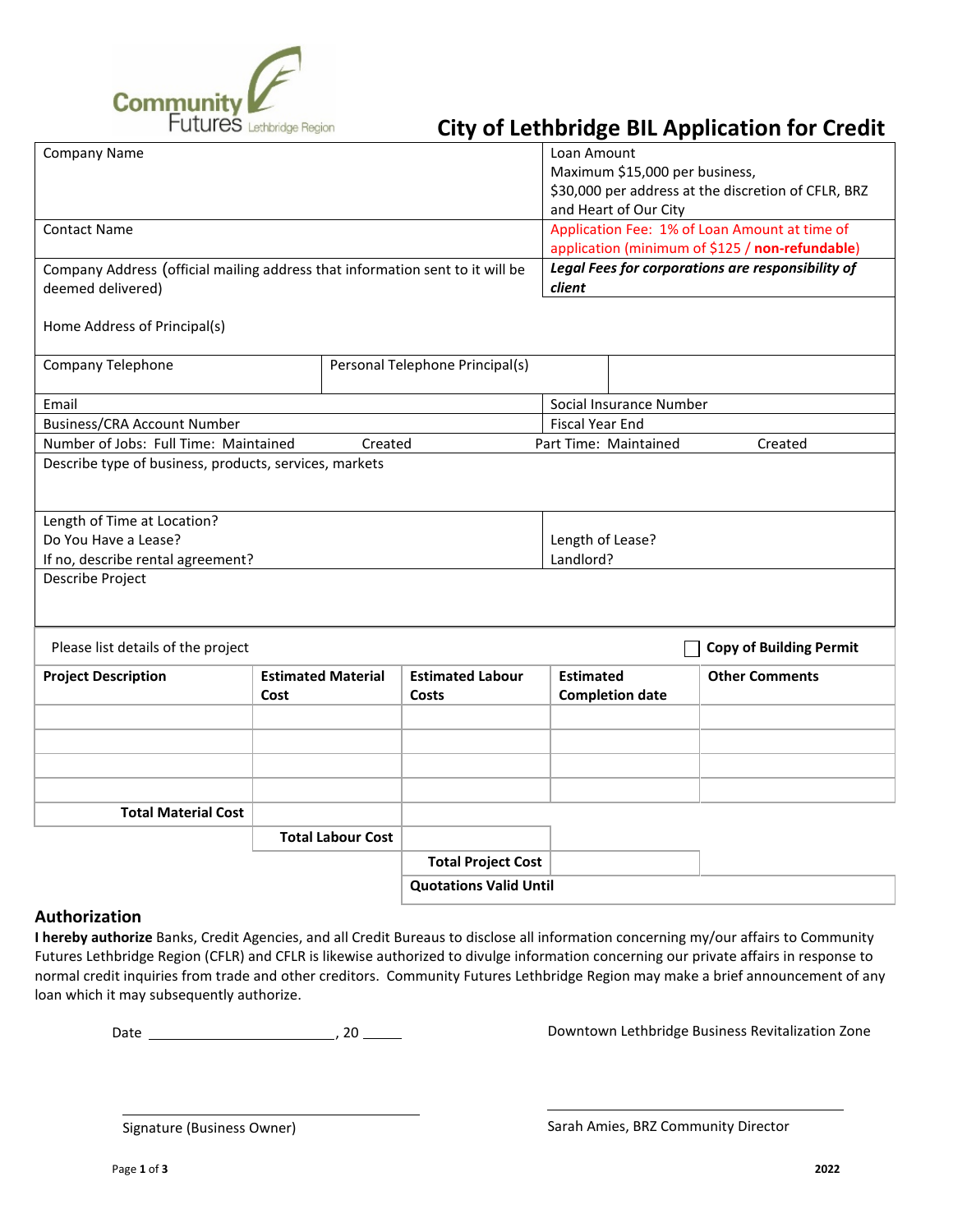## **PERSONAL STATEMENT OF NET WORTH FOR: ONE FOR EACH PARTNER/SHAREHOLDER**

| <b>Cash Assets</b>        |          | <b>Bank/Institution</b> |                        |                        |                   | Amount               |  |
|---------------------------|----------|-------------------------|------------------------|------------------------|-------------------|----------------------|--|
| Cash                      |          |                         |                        |                        |                   |                      |  |
| Cash                      |          |                         |                        |                        |                   |                      |  |
| <b>RRSP</b>               |          |                         |                        |                        |                   |                      |  |
| <b>Stocks/Bonds</b>       |          |                         |                        |                        |                   |                      |  |
|                           |          |                         |                        |                        |                   |                      |  |
|                           |          |                         |                        |                        |                   |                      |  |
|                           |          |                         |                        |                        |                   |                      |  |
| <b>Real Estate</b>        | Purchase | <b>Physical Address</b> | <b>Owners on Title</b> |                        | <b>Price Paid</b> | <b>Present Value</b> |  |
| (owned)                   | Year     |                         |                        |                        |                   |                      |  |
|                           |          |                         |                        |                        |                   |                      |  |
|                           |          |                         |                        |                        |                   |                      |  |
| <b>Vehicles/Machinery</b> | Year     | Make/Model              |                        | <b>Owners on Title</b> | <b>Price Paid</b> | <b>Present Value</b> |  |
| /Equipment Owned          |          |                         |                        |                        |                   |                      |  |
|                           |          |                         |                        |                        |                   |                      |  |
|                           |          |                         |                        |                        |                   |                      |  |
|                           |          |                         |                        |                        |                   |                      |  |
|                           |          |                         |                        |                        | <b>Total</b>      |                      |  |
|                           |          |                         |                        |                        | <b>Assets</b>     |                      |  |
| <b>Liabilities</b>        |          | Payable To              |                        | Purpose                | Monthly           | <b>Balance Owing</b> |  |
|                           |          |                         |                        |                        | Payment           |                      |  |
| Mortgage                  |          |                         |                        |                        |                   |                      |  |
| Mortgage                  |          |                         |                        |                        |                   |                      |  |
|                           |          |                         |                        |                        |                   |                      |  |
| <b>Line of Credit</b>     |          |                         |                        |                        |                   |                      |  |
| <b>Overdraft</b>          |          |                         |                        |                        |                   |                      |  |
| <b>Vehicle Loan</b>       |          |                         |                        |                        |                   |                      |  |
| <b>Vehicle Loan</b>       |          |                         |                        |                        |                   |                      |  |
| <b>Credit Card</b>        |          |                         |                        |                        |                   |                      |  |
| <b>Credit Card</b>        |          |                         |                        |                        |                   |                      |  |
|                           |          |                         |                        |                        |                   |                      |  |
| <b>Student Loan</b>       |          |                         |                        |                        |                   |                      |  |
| Other                     |          |                         |                        |                        |                   |                      |  |
|                           |          |                         |                        |                        |                   |                      |  |
|                           |          |                         |                        |                        | <b>Total</b>      |                      |  |
|                           |          |                         |                        | <b>Liabilities</b>     |                   |                      |  |
| <b>TOTAL ASSETS</b>       |          |                         |                        |                        |                   |                      |  |
| <b>TOTAL LIABILITIES</b>  |          |                         |                        |                        |                   |                      |  |
|                           |          |                         |                        | <b>NET WORTH</b>       |                   |                      |  |

## **Certification**

I certify that all information given in this statement of net worth is true and complete.

I understand that any false information given in this statement of net worth may result in the rejection of this application or immediate demand for repayment of the loan in full, together with any interest accrued thereon.

| O |                |  |  |
|---|----------------|--|--|
|   |                |  |  |
|   | Loan Applicant |  |  |

This Agreement may be executed in several counterparts,and may be delivered by facsimile or by electronic mail in Portable Document Format (PDF), each of which, when so executed, shall be deemed to be an original and such counterparts together shall constitute one and the same instrument and, notwithstanding the date of execution, shall be deemed to bear date as of the date written in the beginning of this Agreement.